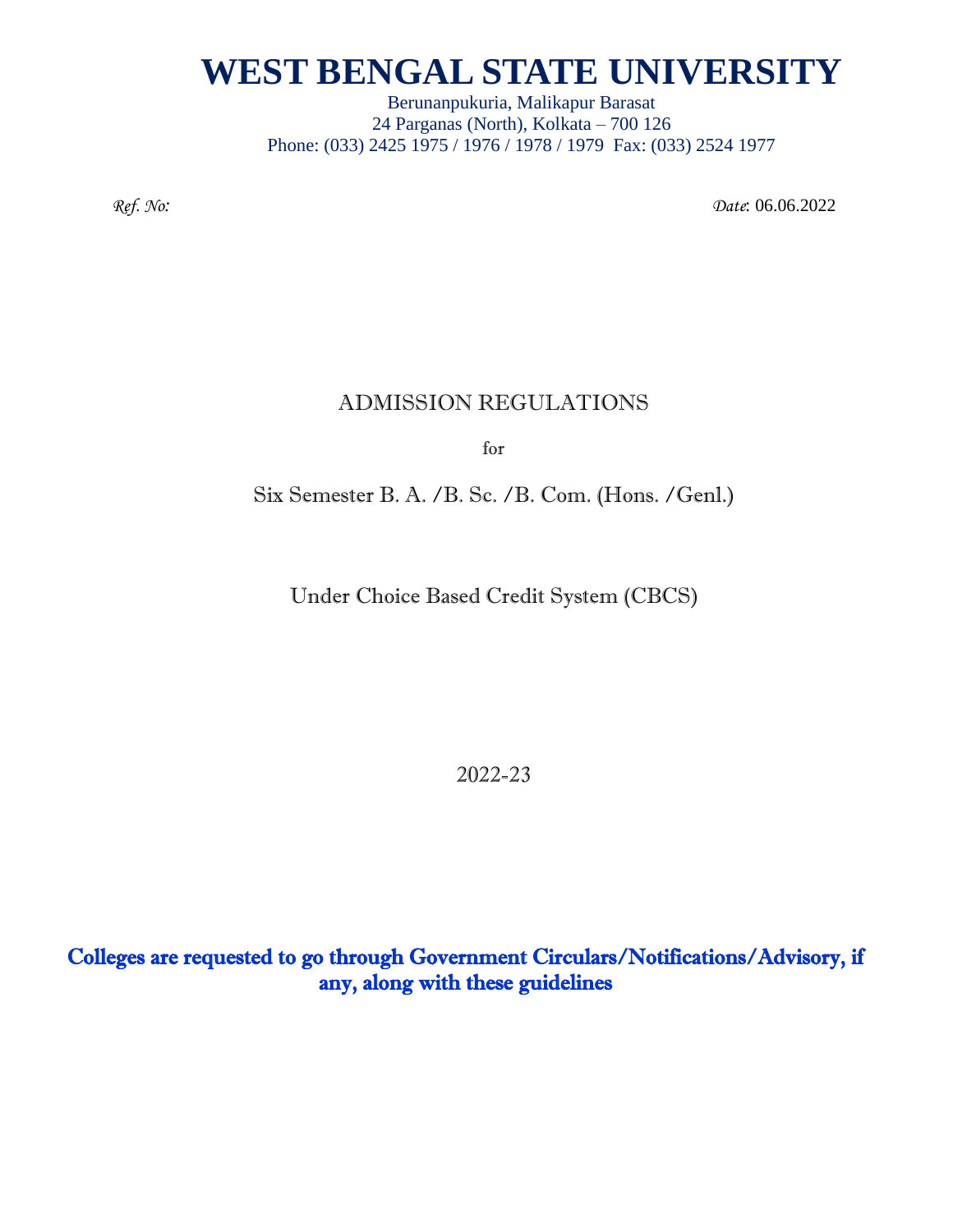Berunanpukuria, Malikapur Barasat 24 Parganas (North), Kolkata – 700 126 Phone: (033) 2425 1975 / 1976 / 1978 / 1979 Fax: (033) 2524 1977

*Ref. No: Date*: 06.06.2022

#### **Regulations for Admission to the Six Semester B.A./B.Sc./B.Com. (Honours and General) Courses of Studies effective from the Academic Session 2018-2019 under Choice Based Credit System.**

#### **1. Admission Qualifications:**

A candidate who has passed the Higher Secondary  $(10+2)$  or its equivalent examination is eligible to seek admission to the First Semester of the Six Semester B.A./B.Sc./B.Com. (Hons and Genl) or B. A. Music. (Hons. and Genl.) Course of studies provided he/she has also passed in English having full marks not being less than 100.

In any case, where there is an ambiguity regarding the admissibility of a particular examination at the Higher Secondary (10+2) level of study, the matter shall be referred to the Equivalence Committee of the University who shall determine the eligibility of the said examination.

However, no candidate, in general, shall be allowed for admission in the course after a lapse of more than 3 years from the year of passing the previous qualifying examination. Those desirous to do so will seek permission from the University Authority.

The year of admission shall not be taken into account while calculating 3 years from the year of passing the previous qualifying examination.

However, in exceptional cases a candidate may be allowed for admission after 3 years of the previous qualifying examination but within 3 years after discontinuation of a recognized regular Course of Study. Those desirous to do so will seek permission from the University Authority. *This exception is valid for both Honours and General courses of study*.

For the purpose of determining eligibility for admission to the Honours Course, aggregate marks shall be calculated by adding the marks of **top four subjects in order of marks secured by a candidate**. However, marks in compulsory Environmental Education/Studies shall not be taken into account for calculation of aggregate marks. If the subject "Environmental Science" is studied as an elective subject of 100 marks, it may be taken into account for the purpose of determining the aggregate marks.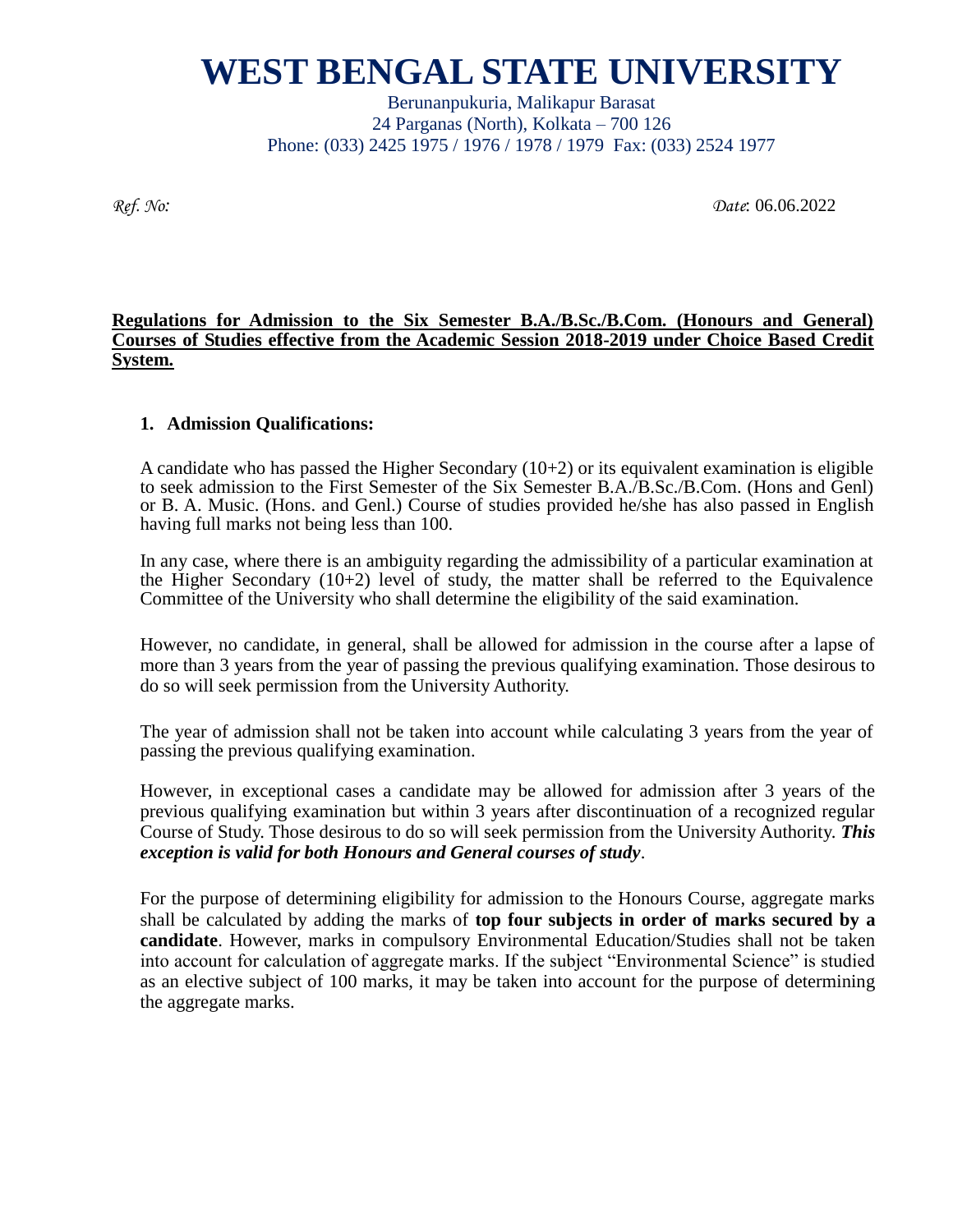Berunanpukuria, Malikapur Barasat 24 Parganas (North), Kolkata – 700 126 Phone: (033) 2425 1975 / 1976 / 1978 / 1979 Fax: (033) 2524 1977

*Ref. No: Date*: 06.06.2022

### **2. Eligibility Condition**

#### 2(a) **A candidate taking up Honours Course in a subject must have obtained:**

i) A minimum of 50% marks in the aggregate and 45% marks in the subject or related subject at the previous qualifying examination. In case of B. Mus. (Hons.) 45% marks in the aggregate and 45% marks in the subject Music in the pre-qualifying examination.

**OR**

ii) 55% marks in the subject or related subject at the previous qualifying examination.

**OR**

iii) 50% marks in the aggregate when the candidate has not studied the subject in his/her previous qualifying examination provided all the other clauses are satisfied.

However, if in any Honours subject, the number of applications are so low that even the permitted intake of the college cannot be filled up, then the Principal may use his discretionary power to reduce the minimum requirement for admission in that subject. **A written note in that respect should reach the Registrar for consideration of that decision for a final approval by the University and the decision will be communicated to the Dept. of Higher Education, Govt. of West Bengal for information.** 

2 (b) However, candidates belonging to the Scheduled Caste or Scheduled Tribe Community taking up Honours Course of study must have obtained a minimum of 40% marks in the aggregate and 40% marks in the subject or related subjects at the previous qualifying examination, as the case may be.

#### **3. Candidates from other Boards**

 $3(a)$  Students, who have passed the Higher Secondary (10+2) examination or its equivalent from the All India Boards/Councils or State Boards/Councils including Open Schools and vocational studies, are eligible for study at the UG level.

3.(b) Students who have passed the Higher Secondary  $(10+2)$  examination or its equivalent from the All India Boards/Councils (i.e. CBSE, ISC and National Institute of Open Schooling) are not required to submit the Migration Certificate for getting Registration under this University.

3.(c) Any dispute regarding eligibility criteria would be resolved by the Equivalence Committee set up by the University or by the Executive Council in its absence.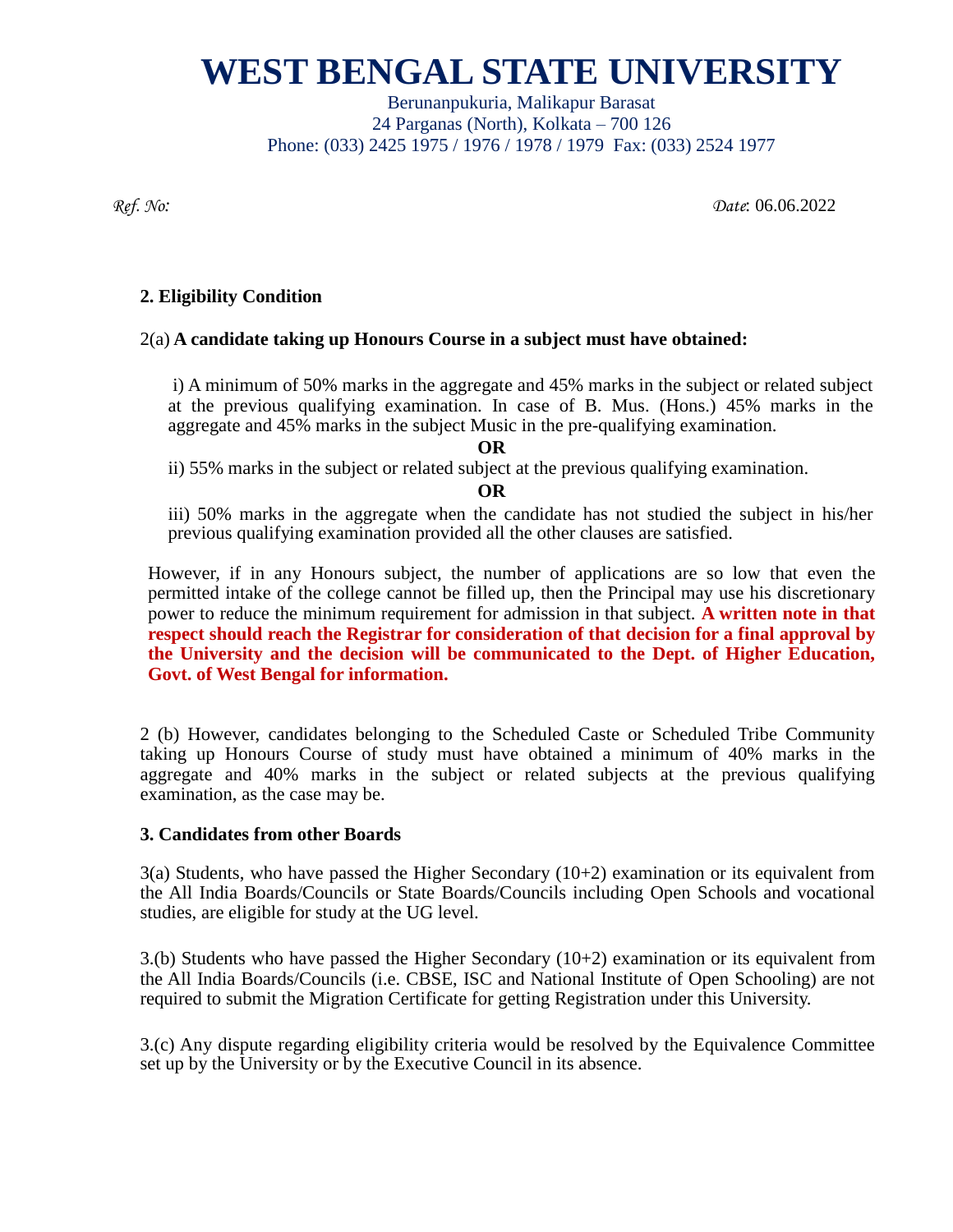Berunanpukuria, Malikapur Barasat 24 Parganas (North), Kolkata – 700 126 Phone: (033) 2425 1975 / 1976 / 1978 / 1979 Fax: (033) 2524 1977

*Ref. No: Date*: 06.06.2022

#### **4. Choice of Courses**

4(a). For the B.A./B.Sc. (Honours) Course of Studies, a candidate is required to choose his/her Honours in a discipline and two other disciplines for Generic Elective courses, from among Group-I to Group-VIII as follows by taking not more than one discipline from any of the groups mentioned hereunder:

4 (b). For the B.Sc. (General) Course of Studies, a candidate is required to choose three disciplines from among Group-I to Group-VIII as follows by taking not more than one discipline from any of the groups mentioned hereunder:

4 (c). For the B.A. (General) Course of Studies, a candidate is required to choose two main disciplines and for Generic Elective courses the student is required to choose a third discipline, from among Group-I to Group-VIII as follows by taking not more than one discipline from any of the groups mentioned hereunder:

### **GROUPS of disciplines**

| Gr. I.:     | Physics, Zoology, Education, Film Studies, Physical Education, Human Rights,<br><b>Women Studies</b>   |  |  |  |  |  |
|-------------|--------------------------------------------------------------------------------------------------------|--|--|--|--|--|
| Gr. II:     | Mathematics, Human Development, History, Environmental Science                                         |  |  |  |  |  |
| $Gr. III$ : | Chemistry, Sociology, Defense Studies, Music, Arabic, Sanskrit,<br>Bio-chemistry                       |  |  |  |  |  |
| Gr.IV:      | Botany, Economics, Food & Nutrition                                                                    |  |  |  |  |  |
| Gr. V:      | Political Science, Electronics, Industrial Fish & Fisheries                                            |  |  |  |  |  |
| Gr. VI:     | Geography, Molecular Biology, Psychology, Philosophy, Microbiology,<br>Journalism & Mass Communication |  |  |  |  |  |
| $Gr. VII$ : | Statistics, Physiology, English                                                                        |  |  |  |  |  |
| Gr. VIII :  | Anthropology, Computer Science, Bengali, Hindi, Urdu, Computer Application                             |  |  |  |  |  |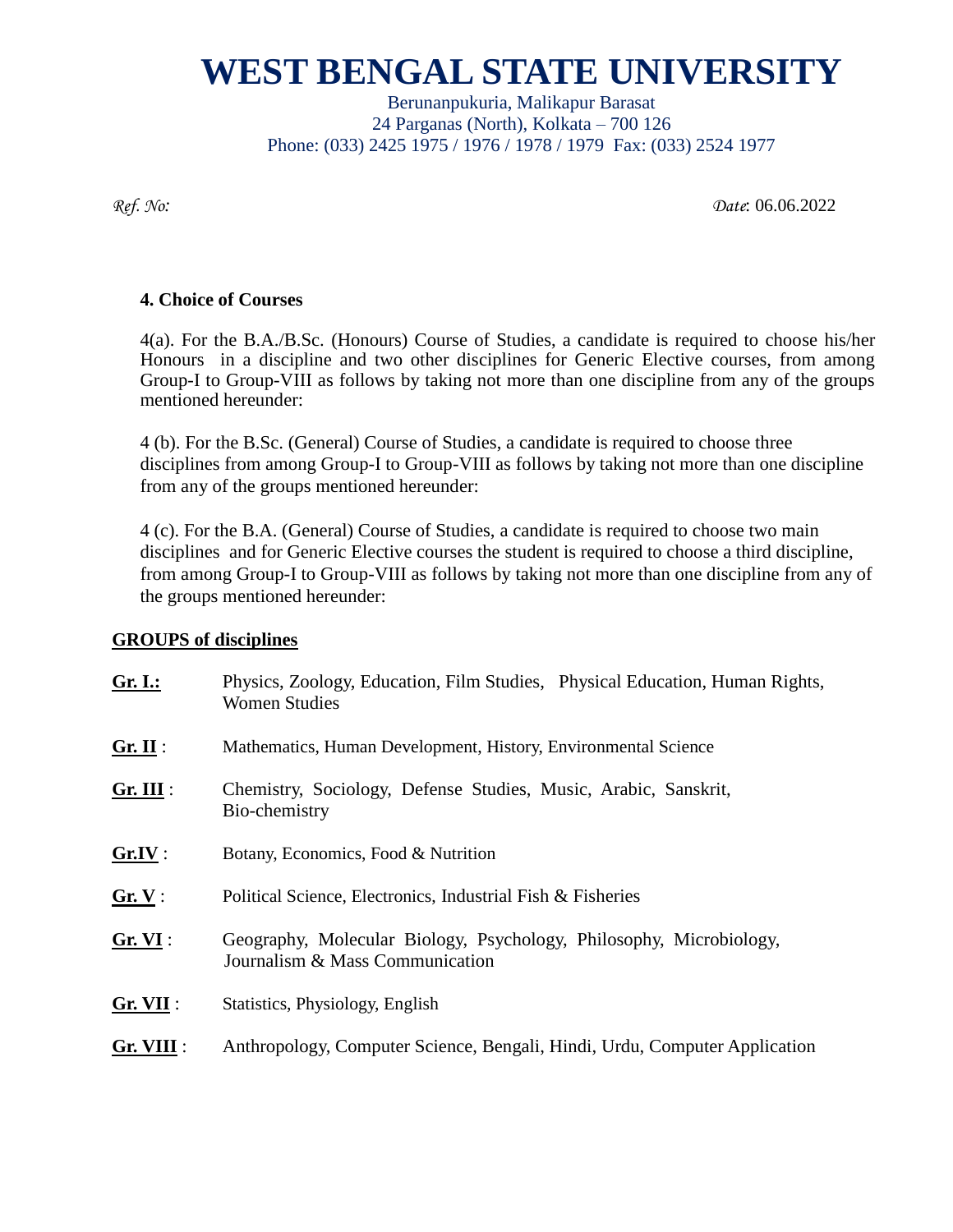Berunanpukuria, Malikapur Barasat 24 Parganas (North), Kolkata – 700 126 Phone: (033) 2425 1975 / 1976 / 1978 / 1979 Fax: (033) 2524 1977

*Ref. No: Date*: 06.06.2022

#### **5. Mandatory Subject Requirement (at H. S. level)**

A candidate shall be allowed to take up the discipline (s) under heading "**A**" if he/she had passed the subject (s) under heading "**B**" at the previous qualifying examination.

| Sl.            | A                                 | Sl.            | B                                                                                     |
|----------------|-----------------------------------|----------------|---------------------------------------------------------------------------------------|
| No.            |                                   | No.            |                                                                                       |
|                |                                   |                |                                                                                       |
| $\mathbf{1}$   | Mathematics                       | $\mathbf{1}$   | Mathematics                                                                           |
| $\overline{2}$ | <b>Statistics</b>                 | $\overline{2}$ | <b>Statistics/Mathematics</b>                                                         |
| 3              | Physics                           | 3              | Physics and Mathematics                                                               |
| $\overline{4}$ | Chemistry                         | $\overline{4}$ | <b>Chemistry and Mathematics</b>                                                      |
| 5              | Zoology                           | 5              | Zoology/Biology/Biotechnology/Life Science                                            |
| 6              | Botany                            | 6              | Botany/Biology/Biotechnology/Life Science                                             |
| $\overline{7}$ | Physiology                        | 7              | Physiology/Biology/Biotechnology/Life Science                                         |
| 8              | Anthropology                      | 8              | Anthropology/Biology/Biotechnology                                                    |
| 9              | Molecular Biology                 | 9              | Chemistry/Physics and Biology/Biotechnology/Life Science                              |
| 10             | Micro Biology                     | 10             | Chemistry/Physics and Biology/Biotechnology/Life Science                              |
| 11             | <b>Computer Science</b>           | 11             | <b>Computer Applications/Computer Science/ Mathematics</b>                            |
| 12             | <b>Computer Applications</b>      | 12             | <b>Computer Applications/Computer Science/ Mathematics</b>                            |
| 13             | Electronics                       | 13             | Electronics/Physics and Mathematics                                                   |
| 14             | Commerce                          | 14             | Accountancy/ Business Economics including<br><b>Business</b>                          |
|                |                                   |                | Mathematics/ Business Organization/ Mathematics/Economics/                            |
|                |                                   |                | Statistics/ Commerce/ Accounts/ Business Studies/ Financial                           |
|                |                                   |                | Accounting/ Office Management and Secretarial Practices/                              |
|                |                                   |                | Elements of Cost Accountancy and Auditing/ Book Keeping/                              |
|                |                                   |                | Business Mathematics/ Cost Accountancy and Principle of                               |
|                |                                   |                | Management                                                                            |
| 15             | <b>Environmental Science</b>      | 15             | Chemistry/Physics/Mathematics/Geography                                               |
| 16             | <b>Food and Nutrition</b>         | 16             | Chemistry and Biology/Life Science                                                    |
| 17             | Agriculture &Rural<br>Development | 17             | Physics/ Chemistry/Biology/Economics/Anthropology/<br>Mathematics/Geography/Sociology |
| 18             | Geography                         | 18             | Geography/Economics/Statistics/Mathematics/Biology                                    |
|                | Economics                         |                | Mathematics                                                                           |
|                |                                   |                |                                                                                       |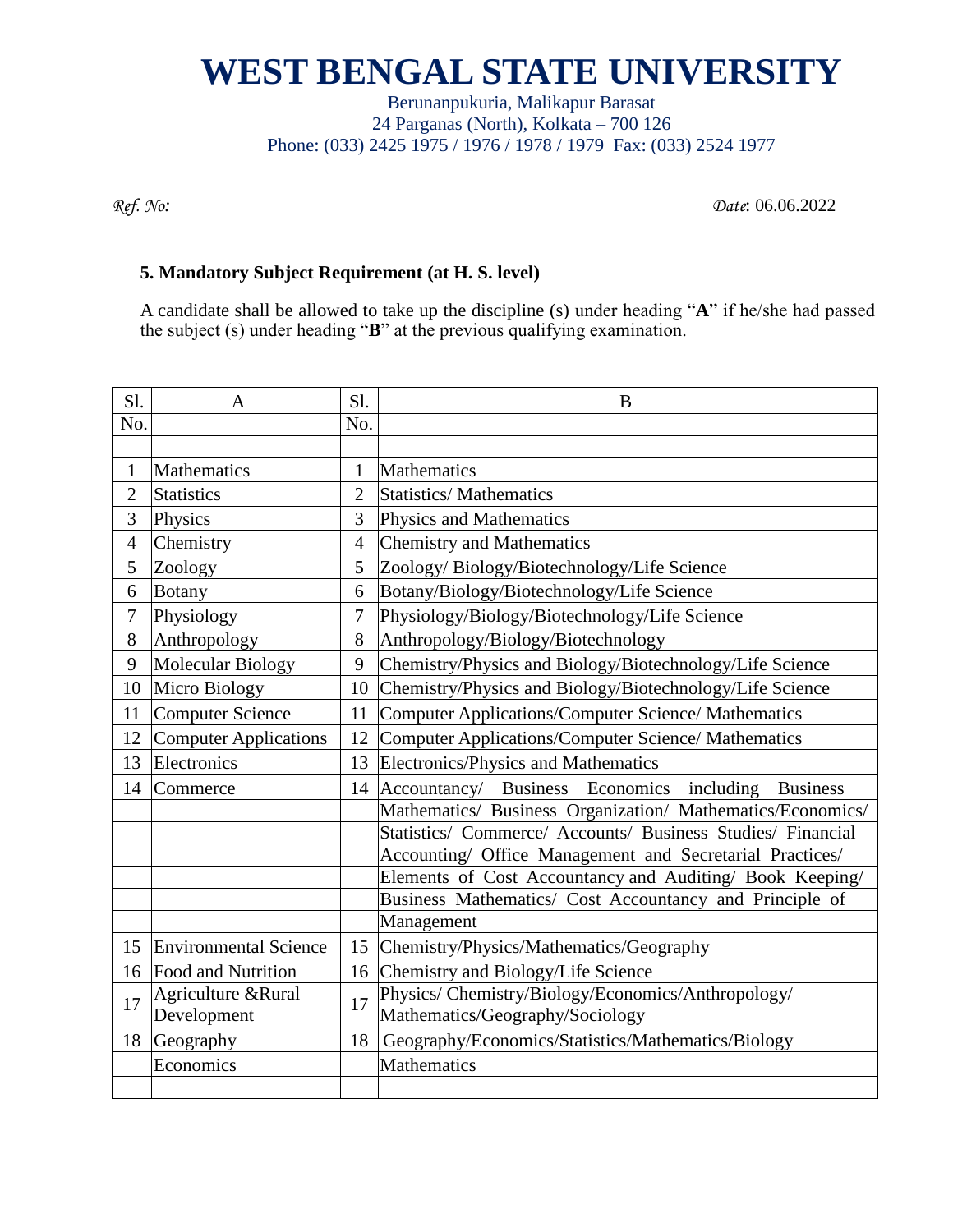Berunanpukuria, Malikapur Barasat 24 Parganas (North), Kolkata – 700 126 Phone: (033) 2425 1975 / 1976 / 1978 / 1979 Fax: (033) 2524 1977

*Ref. No: Date*: 06.06.2022

#### **6. Some Special conditions for admission to Honours & General Courses as follows:**

To take up Honours in any subject, the candidate has to pass in that "subject" or "any related subject" in the H.S. examination. In the above table, in general, "subject" and "related subject" are given under the columns A and B. However, the following restrictions supersede the previous clause.

i) For B. Com. (Honours) Course, the word "subject" or "related subject" shall mean exactly the same list as given in Serial No. 13 under Column B above.

ii) **Economics:** A candidate shall be allowed to take up Honours in Economics if he/she has passed in Mathematics with atleast 45% marks at the H.S. or its equivalent Examination. However, it is advisable that a student pursuing Honours in Economics takes Mathematics as a Generic Elective (for pursuing higher studies in the subject in future).

A student shall be given B.Sc Honours degree in Economics if he/she takes up at least one discipline from the Science group for his/her Generic Elective (as given in sec 7b) and shall be awarded B.A Honours degree in Economics if both the disciplines chosen for Generic Electives are from the Arts & Humanities group (as given in sec 7a).

A student will be given B.Sc degree in Economics if he/she earns required number of credits in the structure appropriate for B.Sc General and chooses at least one discipline from science group besides economics.

A student will be given B.A. degree in Economics if he/she earns required number of credits in the structure appropriate for B.A. General and chooses the other main discipline (and not the Generic Elective) from Arts & Humanities group besides economics.

- (iii) **Mathematics:** a candidate, who has passed Mathematics (and not Business Mathematics) at H.S. level, is eligible for admission to Mathematics Honours course. A student will only be given the B.Sc degree for Mathematics subject. It is mandatory for the student to choose both the subjects from the Science group (as given in sec 7b) to be eligible for the aforesaid degree.
- (iv) **Bio-Chemistry:** Students studying Honours in Biochemistry will have to take elective Subjects as stand hereunder and in conformity with Grouping of subjects: (a) Any one of the subjects: Physics/Mathematics/Statistics

&

(b) Any one of the subjects: Zoology/Botany/Microbiology/Physiology /Molecular Biology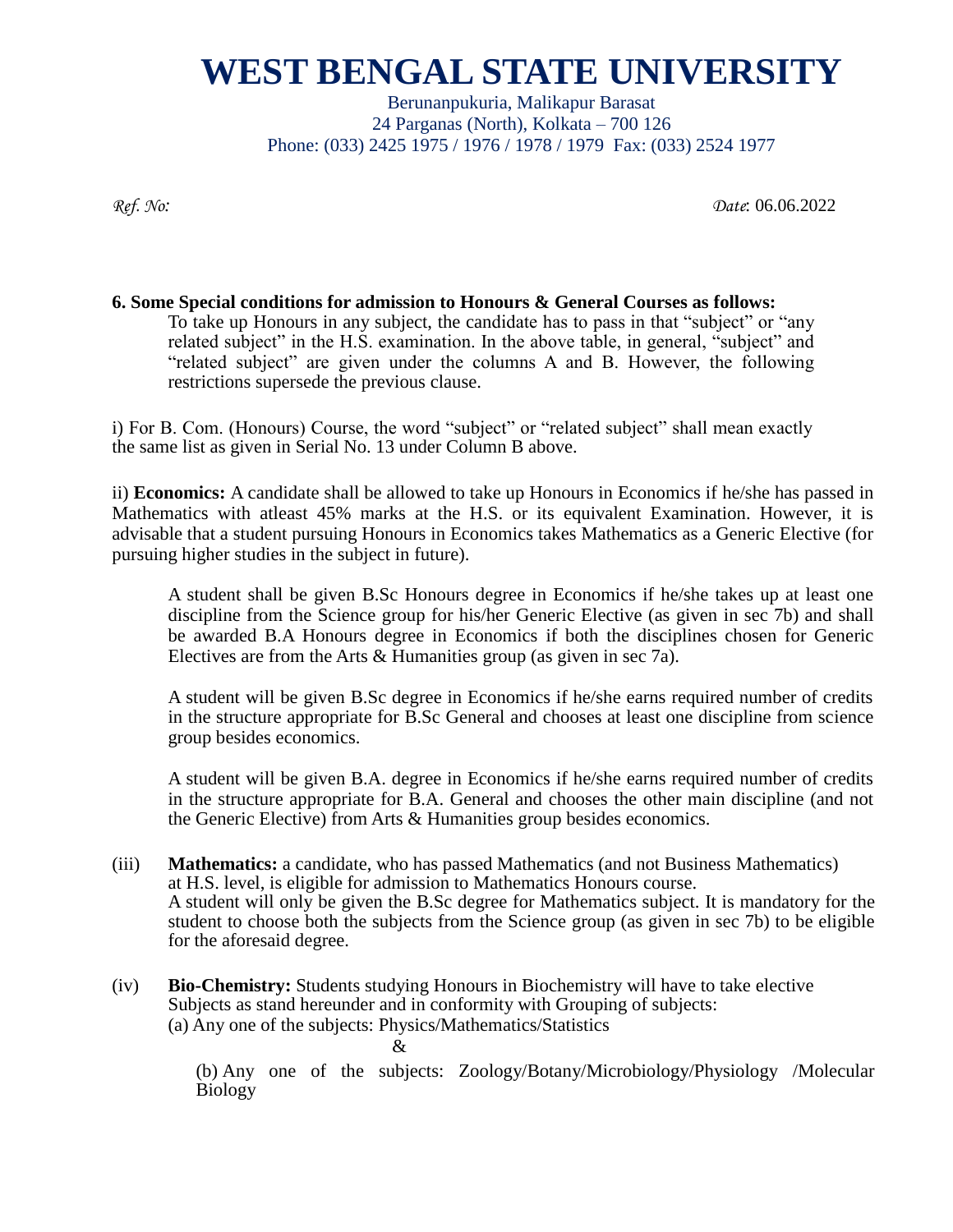Berunanpukuria, Malikapur Barasat 24 Parganas (North), Kolkata – 700 126 Phone: (033) 2425 1975 / 1976 / 1978 / 1979 Fax: (033) 2524 1977

*Ref. No: Date*: 06.06.2022

**v) Microbiology:** Students studying Honours in Microbiology will have to take elective subjects from the following list:

Chemistry and Mathematics/ Physics / Botany/Zoology/Physiology

**vi) Anthropology:** Students pursuing Honours in Anthropology should take Generic Elective disciplines from the Science Group (as given in sec 7b).

**vii) Education/Sociology:** Subjects Psychology, Philosophy, Mathematics, Sociology, Education, Economics, Political Science, History be treated as related subject.

**viii) Philosophy:** Subject Psychology is a related subject.

**ix) Food and Nutrition:** A candidate shall be allowed to take up Honours in Food and Nutrition if he/she has passed in Chemistry at the H.S. Examination and has to take up **Chemistry as one of the elective subject.**

*However, the students for General Course, studying Chemistry at the H.S level is not mandatory*

A student will only be given the B.Sc degree for Food and Nutrition subject. It is mandatory for the student to choose both the subjects from the Science group (as given in sec 7b) to be eligible for the aforesaid degree.

**x) Physics:** Students studying Honours in Physics will have to take elective subjects as stand hereunder and in conformity with Grouping of subjects:

(a) One of the subjects: Mathematics

and (b) Any one of the subjects: Chemistry, Electronics, Statistics, Computer science

**xi) Electronics:** Students studying Honours in Electronics will have to take elective subjects as stand hereunder and in conformity with Grouping of subjects:

One of the subjects: Mathematics. The other subject has to be chosen from: Physics and Computer Science.

However, it is advisable that a student pursuing Honours in Electronics takes Mathematics and Physics as Generic Elective (for pursuing higher studies in the subject in future).

**xii) Geography:** A student will only be given the B.A/B.Sc Honours degree for Geography subject. Students studying Geography will have to take **two disciplines as generic** elective subjects from the disciplines mentioned hereunder and in conformity with Grouping of subjects: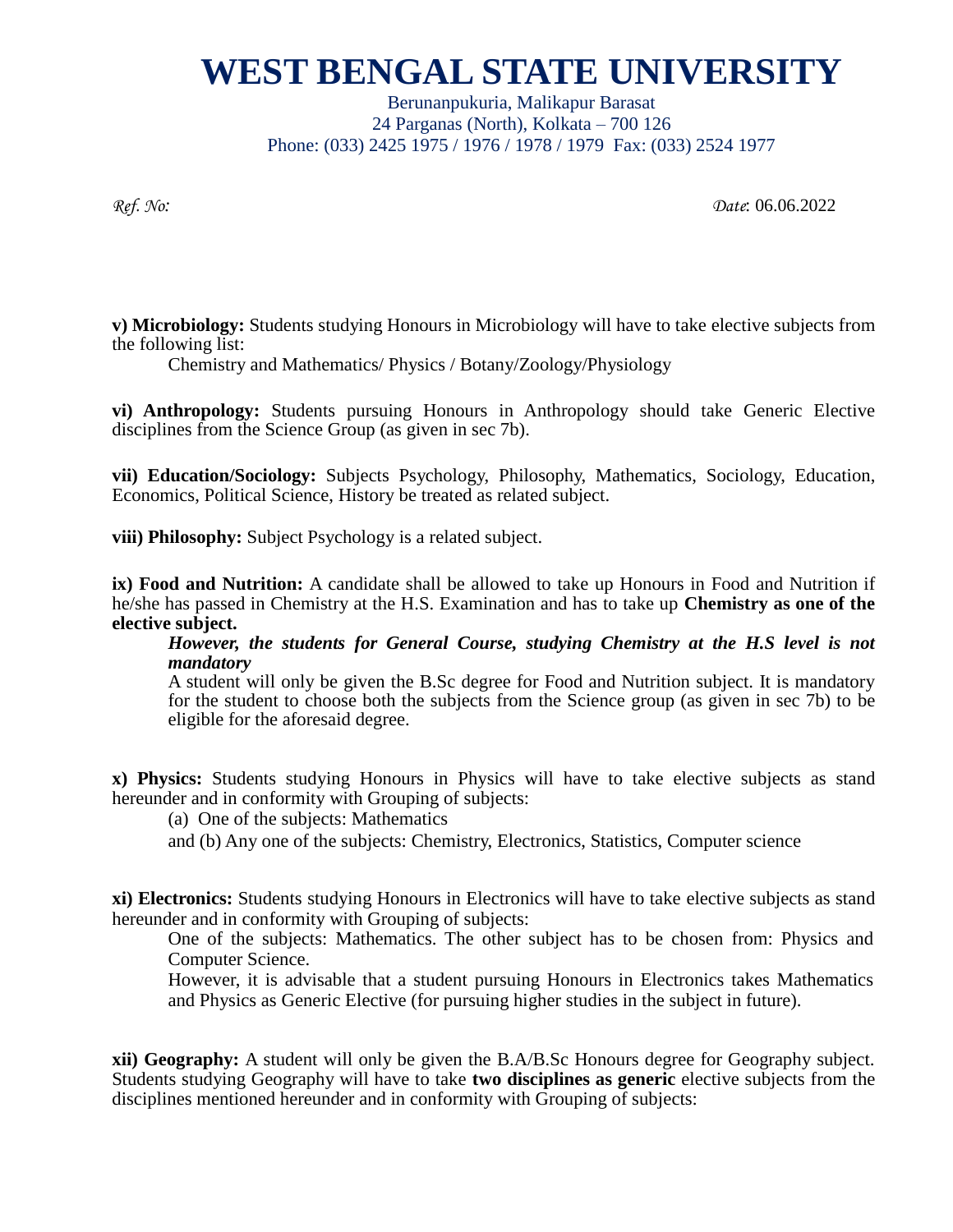Berunanpukuria, Malikapur Barasat 24 Parganas (North), Kolkata – 700 126 Phone: (033) 2425 1975 / 1976 / 1978 / 1979 Fax: (033) 2524 1977

*Ref. No: Date*: 06.06.2022

Mathematics, Statistics, Computer Science, Economics, Political Science, Zoology, Anthropology, Education, History

A student who wants to study B.A/B.Sc General with Geography as one of the Core subject will have to take the other two subjects from the disciplines mentioned hereunder and in conformity with Grouping of subjects:

Mathematics, Statistics, Computer Science, Economics, Political Science, Zoology, Anthropology, Education, History

**xiii) Computer Science:** Students studying Honours in Computer Science will have to take Generic Elective subjects as stand hereunder and in conformity with Grouping of subjects: Two disciplines from the following list: Physics, Mathematics, Statistics, Electronics

**xiv) Computer Applications**: A student studying Computer Applications will be given B.Sc Hons & General Degree if he/she earns required number of credits in the structure appropriate for B.Sc Hons. & General and chooses at least one discipline from science group besides Computer Applications.

A student studying Computer Applications will be given B.A. degree if he/she earns required number of credits in the structure appropriate for B.A. Hons. & General and chooses the other main discipline (and not the Generic Elective) from Arts & Humanities group besides Computer Applications.

**xv) Travel and Tourism Management**: A student studying Honours in TTM will be given B.A Honours degree if he/she earns required number of credits in the structure appropriate for B. A (Hons) and chooses Generic Elective courses from the Arts and Humanities group.

A student studying Honours in TTM will be given B.Com Honours degree if he/she earns required number of credits in the structure appropriate for B. Com (Hons) and chooses Generic Elective courses from the Commerce group.

**xvi) Advertising and Sales Promotion**: A student studying Honours in ASP will be given B.A Honours degree if he/she earns required number of credits in the structure appropriate for B. A (Hons) and chooses Generic Elective courses from the Arts and Humanities group.

A student studying Honours in ASP will be given B.Com Honours degree if he/she earns required number of credits in the structure appropriate for B. Com (Hons) and chooses Generic Elective courses from the Commerce group.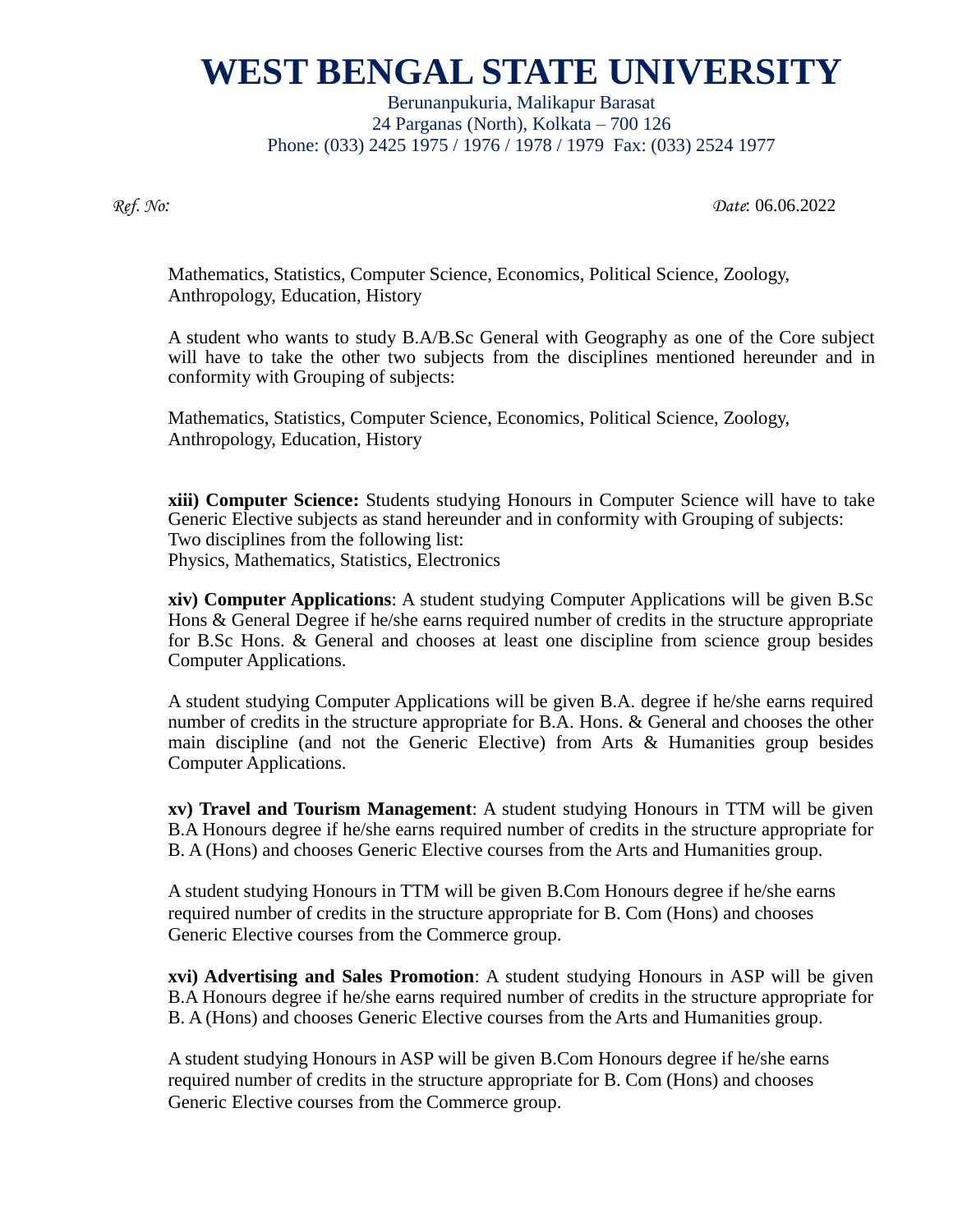Berunanpukuria, Malikapur Barasat 24 Parganas (North), Kolkata – 700 126 Phone: (033) 2425 1975 / 1976 / 1978 / 1979 Fax: (033) 2524 1977

*Ref. No: Date*: 06.06.2022

#### **7. Divisions of Honours and General subjects of B.A./B.Sc. courses under different disciplines:**

#### **a) Arts & Humanities:**

History, English, Bengali, Hindi, Urdu, Political Science, Sanskrit, Pali, Philosophy, Sociology, Education, Arabic, Journalism & Mass Communication, Music, Physical Education, Human Rights, Film Studies, Travel & Tourism Management, Advertising and Sales Promotion, Women Studies

#### **b) Science:**

Physics, Zoology, Chemistry, Botany, Psychology, Mathematics, Molecular Biology, Statistics, Microbiology, Anthropology, Geography, Physiology, Economics, Defence Studies, Computer Science, Electronics, Biochemistry, Physical Education, Environmental Science, Food and Nutrition, Agriculture & Rural Development, Human Development, Industrial Fish and Fisheries

#### **c) Home Science:**

Human Development, Social Science

#### **8. Division of Commerce: Honours and General subjects of B.Com:**

A student admitted for the B. Com degree of the University shall be awarded a Honours or General degree of the University depending upon the courses chosen by the candidate.

#### **9. A candidate taking up Honours in B.A. Degree Course shall study:**

i) Honours in any one subject of the Humanities Group, which shall consist of 14 core courses (ACOR) and any two other subjects as Generic Elective Courses (HGEC) which shall consist of 4 courses (two courses from each discipline) taking at least one from Humanities Group.

ii) In addition to i) above, a candidate also has to do 4 courses in Discipline Specific Elective (ADSE) in his/her chosen Honours subject area.

iii) However, that other things remaining the same, a candidate will be awarded B. A. (Hons) degree in the following science subjects, if both the Generic Elective subjects are chosen from the Arts  $\&$ Humanities group: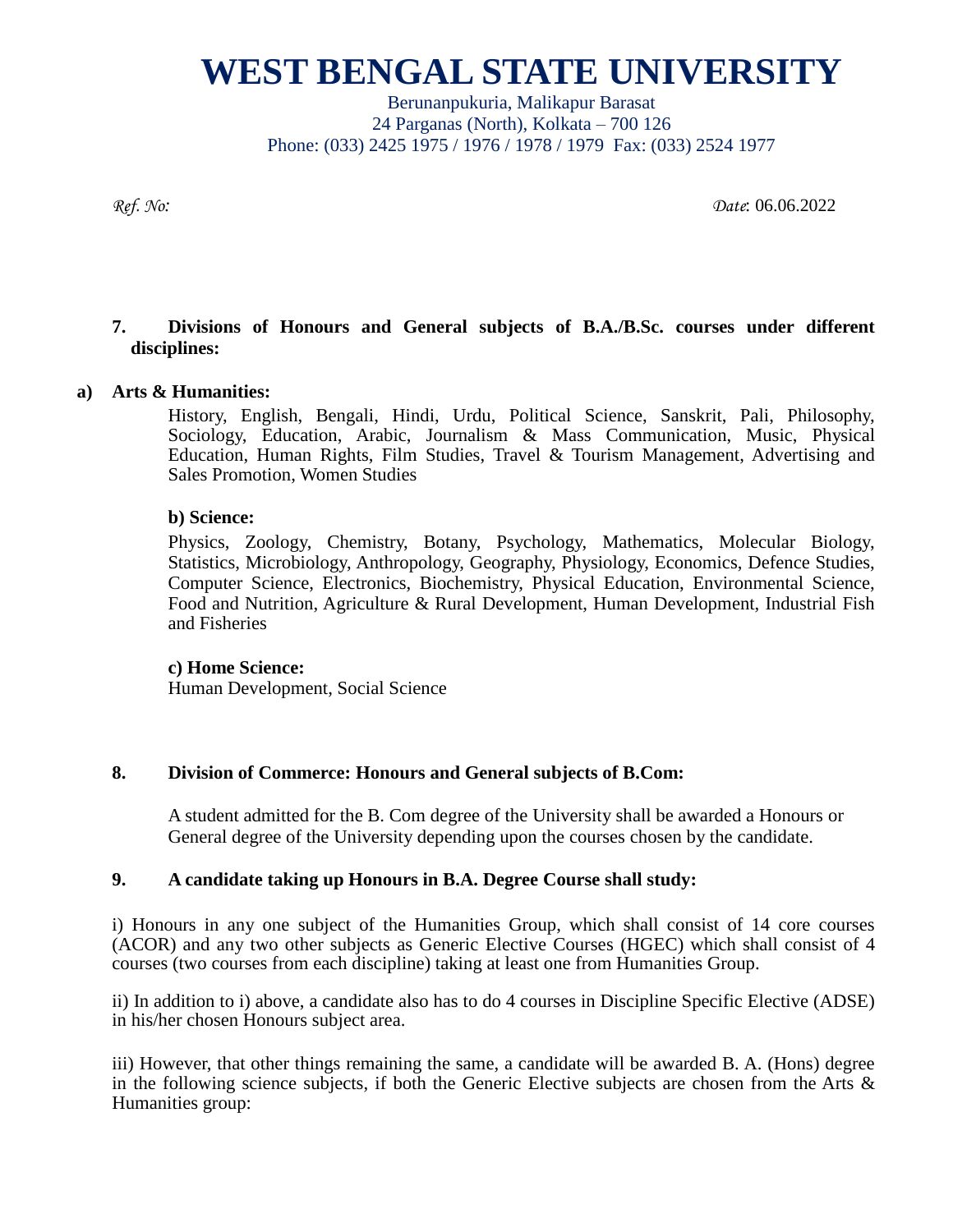Berunanpukuria, Malikapur Barasat 24 Parganas (North), Kolkata – 700 126 Phone: (033) 2425 1975 / 1976 / 1978 / 1979 Fax: (033) 2524 1977

*Ref. No: Date*: 06.06.2022

a) Geography, b) Psychology, c) Economics d) Human Development

### **10. A candidate taking up General Course of study for the B.A. Degree shall study:**

i) Any two subjects from the Humanities Group, which shall consist of 8 core courses (GCOR) taking 4 courses from each discipline. In addition the candidate has to do 2 core courses in English language (ENGLCOR) and two core courses in Modern Indian Language (XXXLCOR).

ii) The candidate also has to choose 4 courses in Discipline Specific Elective (GDSE) in his/her above chosen 2 subject areas.

iii) The candidate also has to choose two courses from one subject (other than the subjects chosen above under sec 10.1) as a Generic Elective Course (GGEC).

> **For Geography and Psychology** : A student will be given B.A. General degree in Psychology if the candidate earns required number of credits in the structure appropriate for B.A. General and chooses the other main discipline (and not the Generic Elective) from Arts & Humanities group besides Psychology.

### **11. A candidate taking up Honours Course for B. Sc. Degree shall study:**

i) Honours in any one subject of the Science Group, which shall consist of 14 core courses (ACOR) and any two other subjects as Generic Elective Courses (HGEC) which shall consist of 4 courses (two courses from each subject) taken from the Science Group.

ii) In addition to i) above, a candidate also has to do 4 courses in Discipline Specific Elective (ADSE) in his/her chosen Honours subject area.

iii) However, that other things remaining the same, a candidate may take up Honours course in the B.Sc. in the following subjects by taking atleast one Generic Elective subject from the Group of Science/Home Science.

a) Psychology, b) Economics c) Geography d)Human Development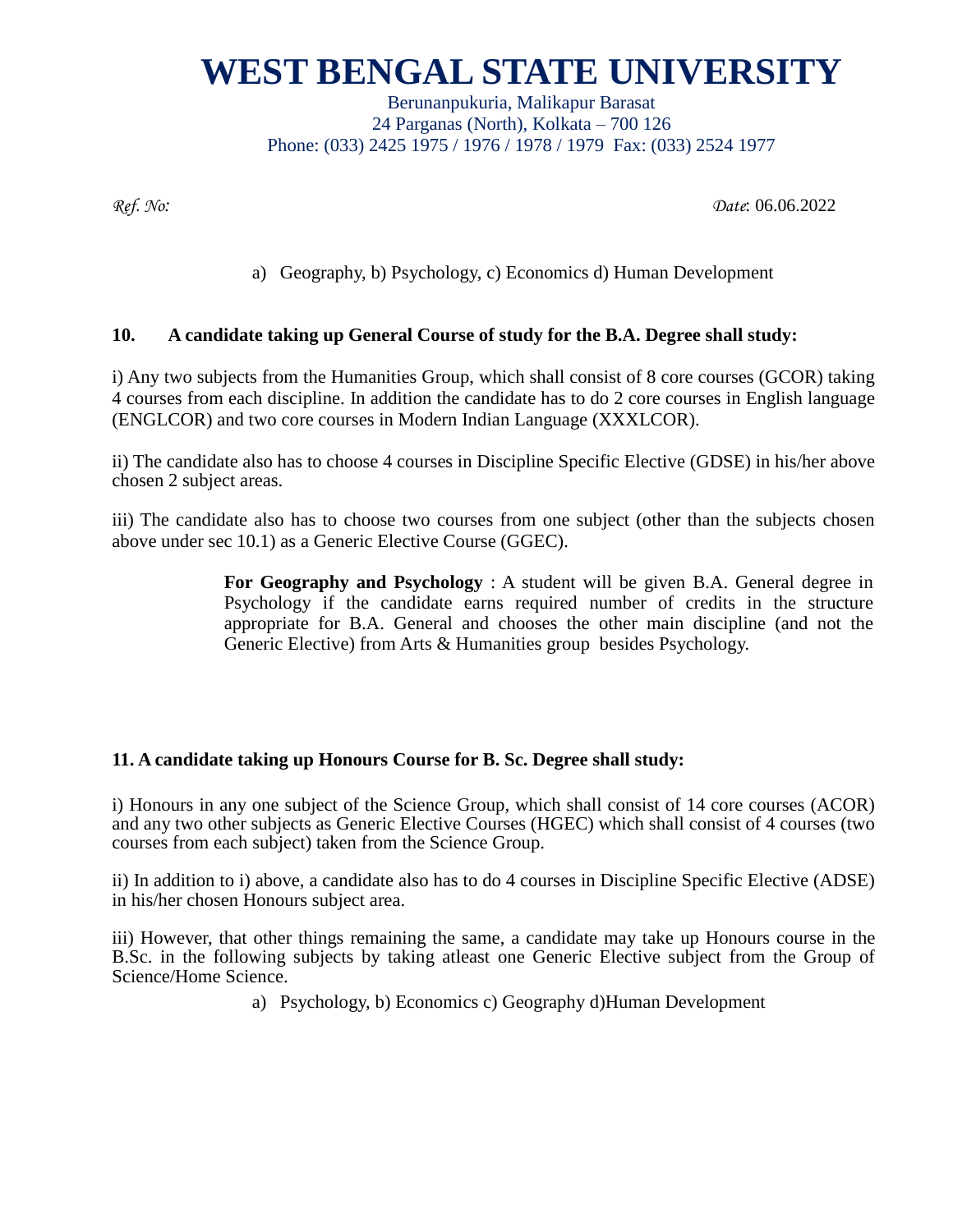Berunanpukuria, Malikapur Barasat 24 Parganas (North), Kolkata – 700 126 Phone: (033) 2425 1975 / 1976 / 1978 / 1979 Fax: (033) 2524 1977

*Ref. No: Date*: 06.06.2022

#### **12. A candidate taking up General course for the B. Sc. Degree shall study:**

- i) Any three subjects from the Science Group / Home Science Group which shall consist of 12 core courses (GCOR) taking 4 courses from each subject.
- ii) The candidate also has to choose 6 courses in Discipline Specific Elective (GDSE) in his/her above chosen 3 subject areas.
- iii) However, that other things remaining the same, a candidate may take up General course in B.Sc. in Economics/Psychology/Computer Applications/Human Development General if the candidate chooses any one subject from the Science/ Home Science Group.

#### **13. A candidate taking Honours course in B. Com degree shall study:**

- i) Honours in any one subject of the Commerce Group, shall consist of 14 core courses (ACOR) and any two other subjects as Generic Elective Courses (HGEC) which shall consist of 4 courses (two courses from each subject) taken from the Commerce Group.
- ii) In addition to 13i) above, a candidate also has to do 4 courses in Discipline Specific Elective (ADSE) in his/her chosen Honours subject area.

### **14. A candidate taking General Course in B.Com. degree shall study:**

- i) Any two subjects from the Commerce Group, which shall consist of 8 core courses (GCOR) taking 4 courses from each subject. In addition the candidate has to do 2 core courses in English language (ENGLCOR) and two core courses in Modern Indian Language (LCOR).
- ii) The candidate also has to choose two courses from one subject (other than the subjects chosen above under sec 14.1) as a Generic Elective Course (GGEC)
- iii) The candidate also has to choose 4 courses in Discipline Specific Elective (GDSE) in his/her above chosen 2 subject areas.

#### **15. A candidate taking General Course in B.Com./B.A./B. Sc degree shall study:**

i) In addition to what has been mentioned above a candidate under the General stream has to complete two courses under Ability Enhancement Compulsory Course. One such course shall be in Environmental Science (ENVSAEC) and the other course will be communicative course either in English (ENGSAEC) or any Modern Indian Language (MIL) (SAEC).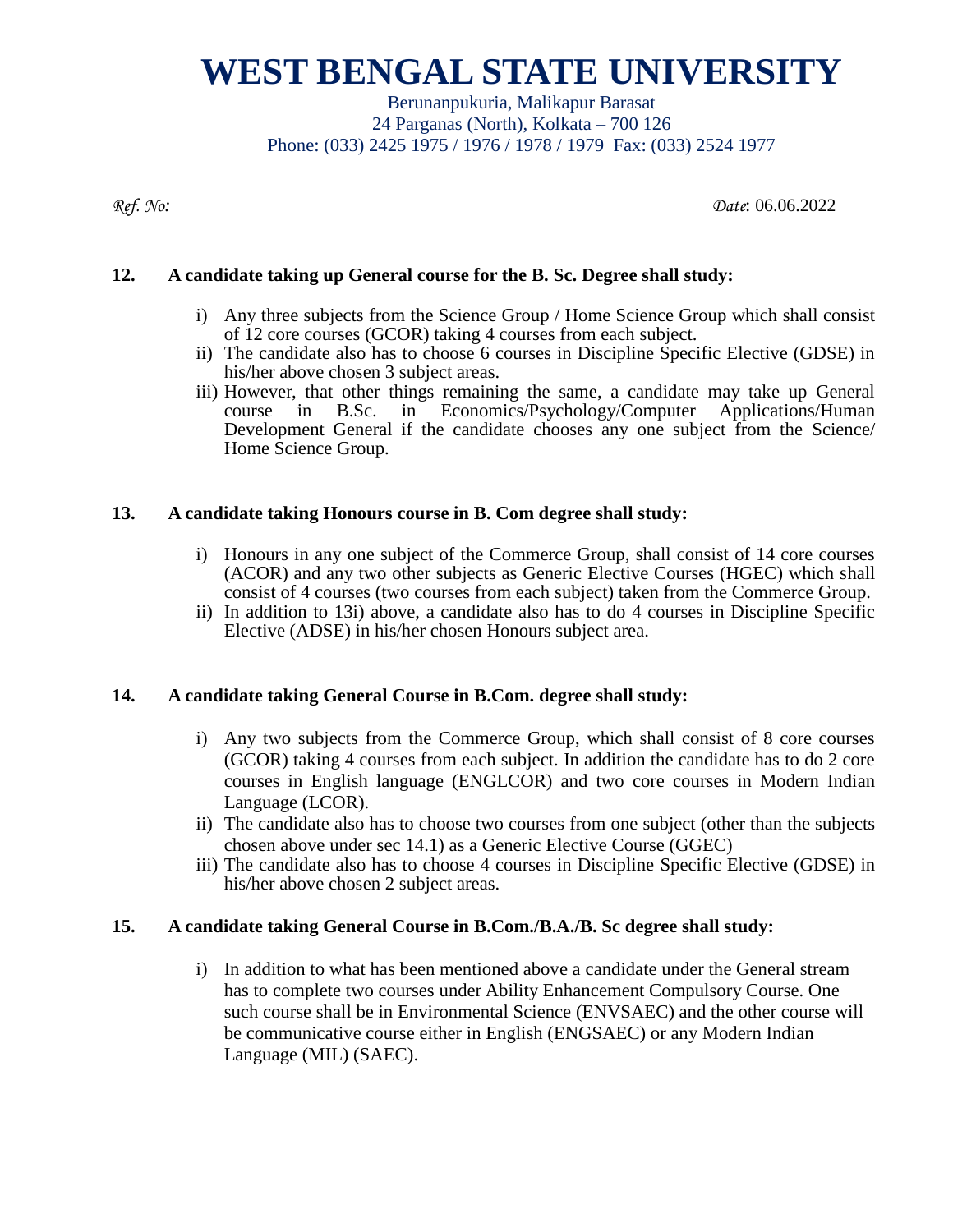Berunanpukuria, Malikapur Barasat 24 Parganas (North), Kolkata – 700 126 Phone: (033) 2425 1975 / 1976 / 1978 / 1979 Fax: (033) 2524 1977

*Ref. No: Date*: 06.06.2022

ii) The candidate also has to study 4 Skill Enhancement courses (SEC) from any subject of his choice across the different disciplines offered by the institute where he/she is studying.

### **16. A candidate taking Honours Course in B.Com./B.A./B. Sc degree shall study:**

- i) In addition to what has been mentioned above a candidate under the Honours stream has to complete two courses under Ability Enhancement Compulsory Course. One such course shall be in Environmental Science (ENVSAEC) and the other course will be communicative course either in English (ENGSAEC) or any Modern Indian Language (MIL) (SAEC).
- ii) The candidate also has to study 2 Skill Enhancement courses (SEC) from any subject of his choice across the different disciplines offered by the institute where he/she is studying. Paper code for the courses will be SSEC.

### **17. Interdisciplinary Subjects**

Any B.A./B. Com Student can choose any Science subject as a HGEC or GGEC course and all such candidates shall be admitted on the basis of the Admission Test/Screening to be conducted by the College Authority Concerned to assess the aptitude of the candidate in the relevant subject. The above condition is not applicable for Economics, Computer Application and Psychology disciplines.

#### **18. Post-admission Stipulations:**

i) Colleges have the freedom to hold any number of tests and examinations of its own students. However, Colleges will not hold any elimination/qualifying test in the midway for students admitted to the different Course of Studies.

ii) The evaluation and assessment pattern under CBCS system will be regulated as per provisions of the regulation which will be in force at the time of the said examination. Any dispute regarding the above would be resolved by the relevant Examination rules and regulations set up by the University or by the Executive Council.

iii) It is expected that the semester examinations will be held every six months as per the academic calendar which will be duly intimated in advance by the University.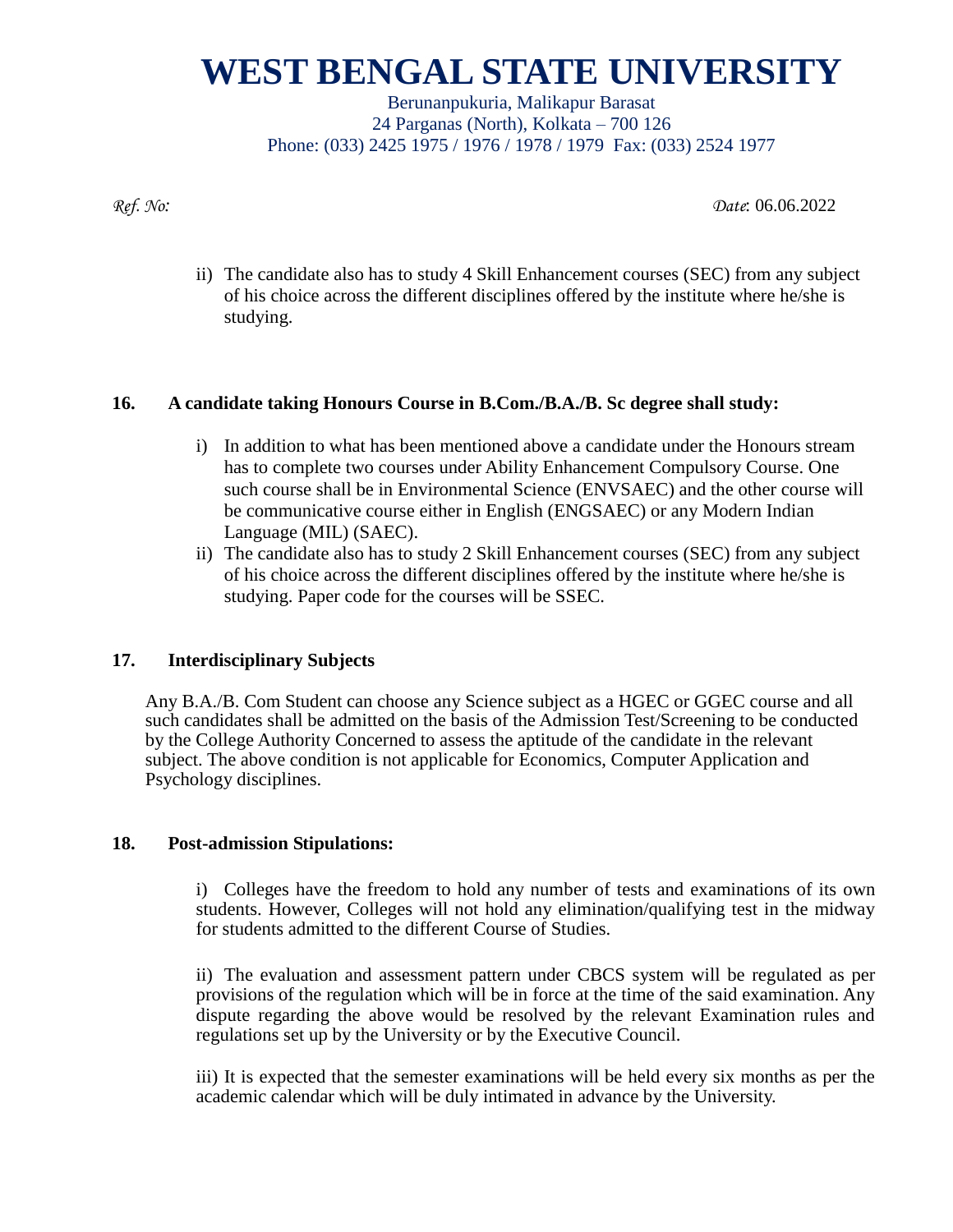Berunanpukuria, Malikapur Barasat 24 Parganas (North), Kolkata – 700 126 Phone: (033) 2425 1975 / 1976 / 1978 / 1979 Fax: (033) 2524 1977

*Ref. No: Date*: 06.06.2022

### **19. B. A. (Hons) in Music and B. A. (General) with Music as a subject:**

**A** i) A candidate taking up B. A. (Hons.) in Music must get 45% marks in the aggregate and 45% marks in the subject Music, in the pre-qualifying examination.

**OR**

ii) 50% marks in the subject Music at the pre-qualifying examination.

**OR**

iii) 45% marks in aggregate when the candidate has not studied the subject Music in the Pre-qualifying exam. Such candidates shall be admitted on the basis of the Admission Test/Screening to be conducted by the College Authority Concerned.

- iv) If student takes music as his/her Honours discipline and two other subjects as HGEC from arts/humanities group and earns the required credits then he/she will be awarded B.A. (Hons) in Music.
- v) If a B.A. general student chooses music as a main discipline then he or she will be awarded B.A. General Degree with Music as a subject after earning of the stipulated credits.
- B) **Music as a GGEC course:** Any B.A. General Student can chose music as a GGEC course and such candidates shall be admitted on the basis of the Admission Test/Screening to be conducted by the College Authority Concerned.

### **20. BBA (Bachelor of Business Administration):**

i) The minimum qualification for admission to the 1st year of the B.B.A. course shall be a pass in Higher Secondary (General/Vocational) from West Bengal Council of Secondary Education or any other equivalent qualification recognized by the West Bengal State University with at least 55% marks for General Candidates (50% for S.C./S.T. Candidates). There shall be no common Admission Test; instead College(s) shall hold group discussions followed by interview for such admission. There shall be option to the Colleges for holding Written Admission Test.

ii) The medium of instruction for the B.B.A. course shall be English and candidates will have to answer the examination papers in English only.

iii) B.B.A. Course shall be a 6 semester course extending over three academic years.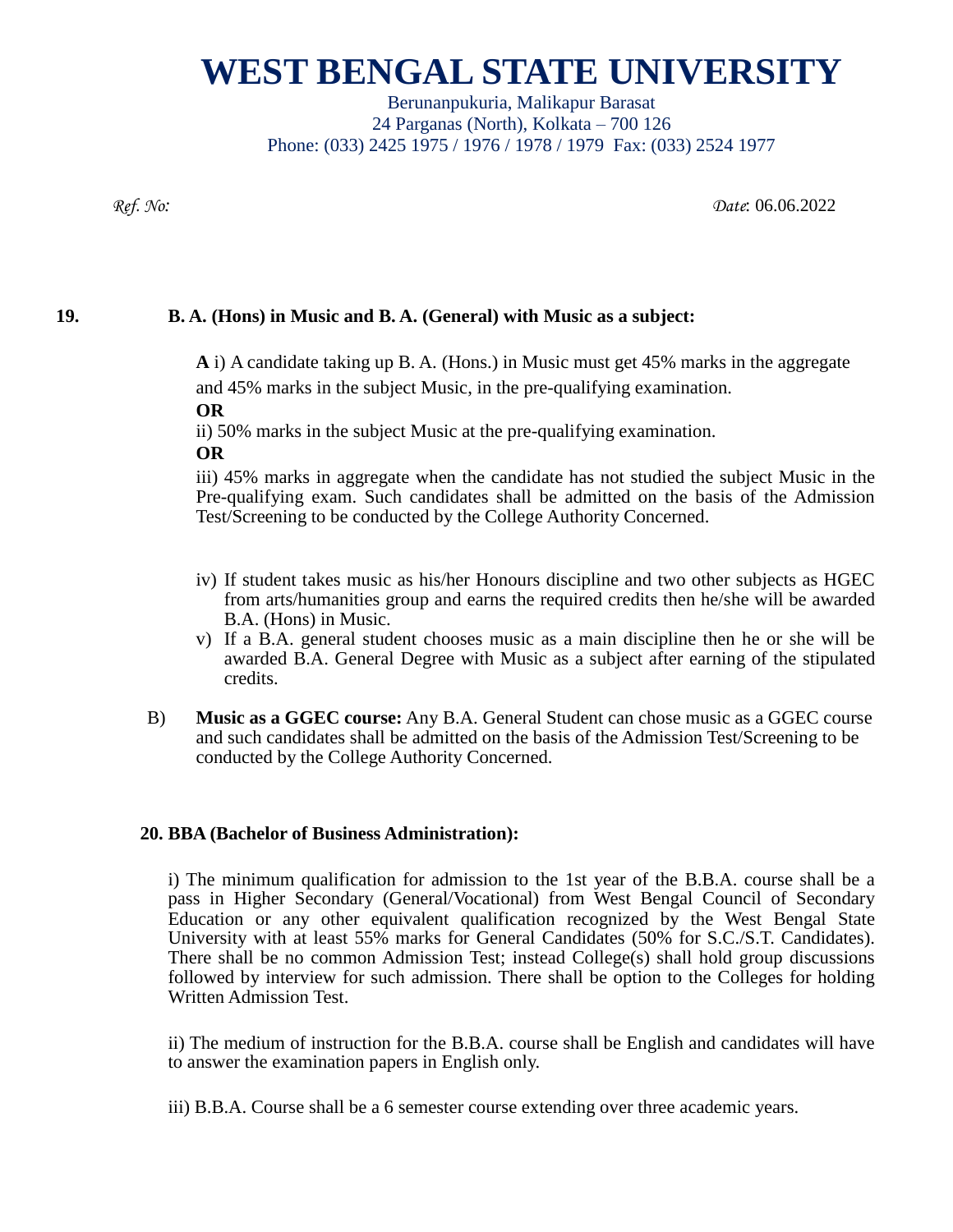Berunanpukuria, Malikapur Barasat 24 Parganas (North), Kolkata – 700 126 Phone: (033) 2425 1975 / 1976 / 1978 / 1979 Fax: (033) 2524 1977

*Ref. No: Date*: 06.06.2022

#### **21. Foreign Nationals:**

The candidate (**Foreign Nationals**) will have to show "Original Copy" of Certificate of Madhyamik (or equivalent), Certificate of Higher Secondary (or equivalent) and original Passport (along with Visa) at the time of admission. **Foreign Nationals will have to pay the fees five times higher than the Indian Nationals.** Their papers must be duly endorsed by the local Embassies/Consulates/High Commissions, whichever is applicable and their visa period must cover the period required to complete the course.

#### **22. College Transfer:**

Transfer of candidates from one affiliated college to another will be possible as per the provisions laid out in the regulation of CBCS system which will be in force at the relevant time. However, in all cases such transfers will be effected after due approval of the application of the candidate concerned alongwith requisite non refundable fees to the University administration without contravening the provisions of the Regulation inforce. *All applications for transfer have to be made to the University authority within 15 days of commencement of the relevant semester. The applications must also contain the attendance of the student in that semester.* The University reserves the right to approve or reject such applications of transfer and it cannot be treated as a matter of right on behalf of the applicant concerned.

#### **23. Re-admission:**

In case of discontinuation of Studies, the candidate concerned can be permitted only fresh admission with the issuance of new Registration (in cancellation of the earlier registration) after submission of an affidavit from a 1<sup>st</sup> class Judicial Magistrate that he/she has not taken admission under any other University/Institution in the intervening period . All such cases of fresh admission have to be preceded with the cancellation of earlier registration. For all such re-admission the provisions of this regulation in consonance with the Act and Statute of the University and the guidelines issued by the West Bengal Higher Education Council from time to time should be followed.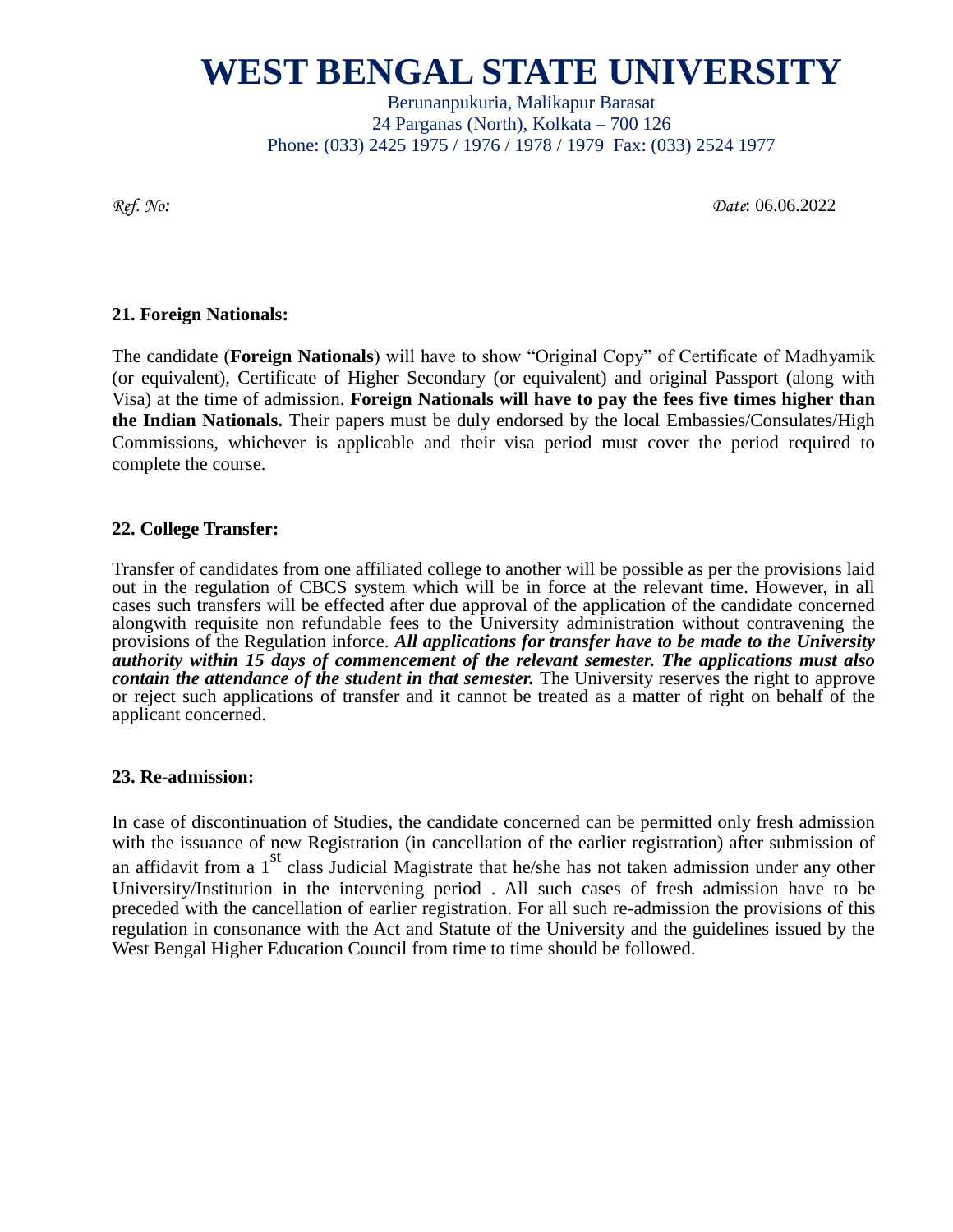Berunanpukuria, Malikapur Barasat 24 Parganas (North), Kolkata – 700 126 Phone: (033) 2425 1975 / 1976 / 1978 / 1979 Fax: (033) 2524 1977

*Ref. No: Date*: 06.06.2022

#### **24. Completion of UG Course:**

As per UGC norms, a candidate has to complete the Under Graduate Course (6 semesters) within 5 years (five years) from the date of Registration.

i) A student enrolled for a Honours degree of the University shall be awarded the same if he/she completes a total course of 140 credits alongwith the mandatory satisfactory completion of the different courses under the said course for the aforesaid degree.

ii) A student enrolled for a General degree of the University shall be awarded the same if he/she completes a total course of 120 credits alongwith the mandatory satisfactory completion of the different courses under the said course for the aforesaid degree.

**25**. **The admission to the UG courses under CBCS regulations shall be followed strictly on the basis of the aforesaid regulations as per provisions mentioned above. However, in cases where the provisions fail to clarify any regulation or is ambiguous in its interpretation, the matter shall be referred to the Hon'ble Vice Chancellor whose decision in the said matter would be final. The Vice Chancellor's decision shall be communicated to the Executive Council of the University.** 

**26**. For all admission and re-admission cases, the provisions of this regulation in consonance with the Act and Statute of the University, guidelines issued by the West Bengal Higher Education Council and Department of Higher Education, Govt. of West Bengal from time to time should be strictly followed.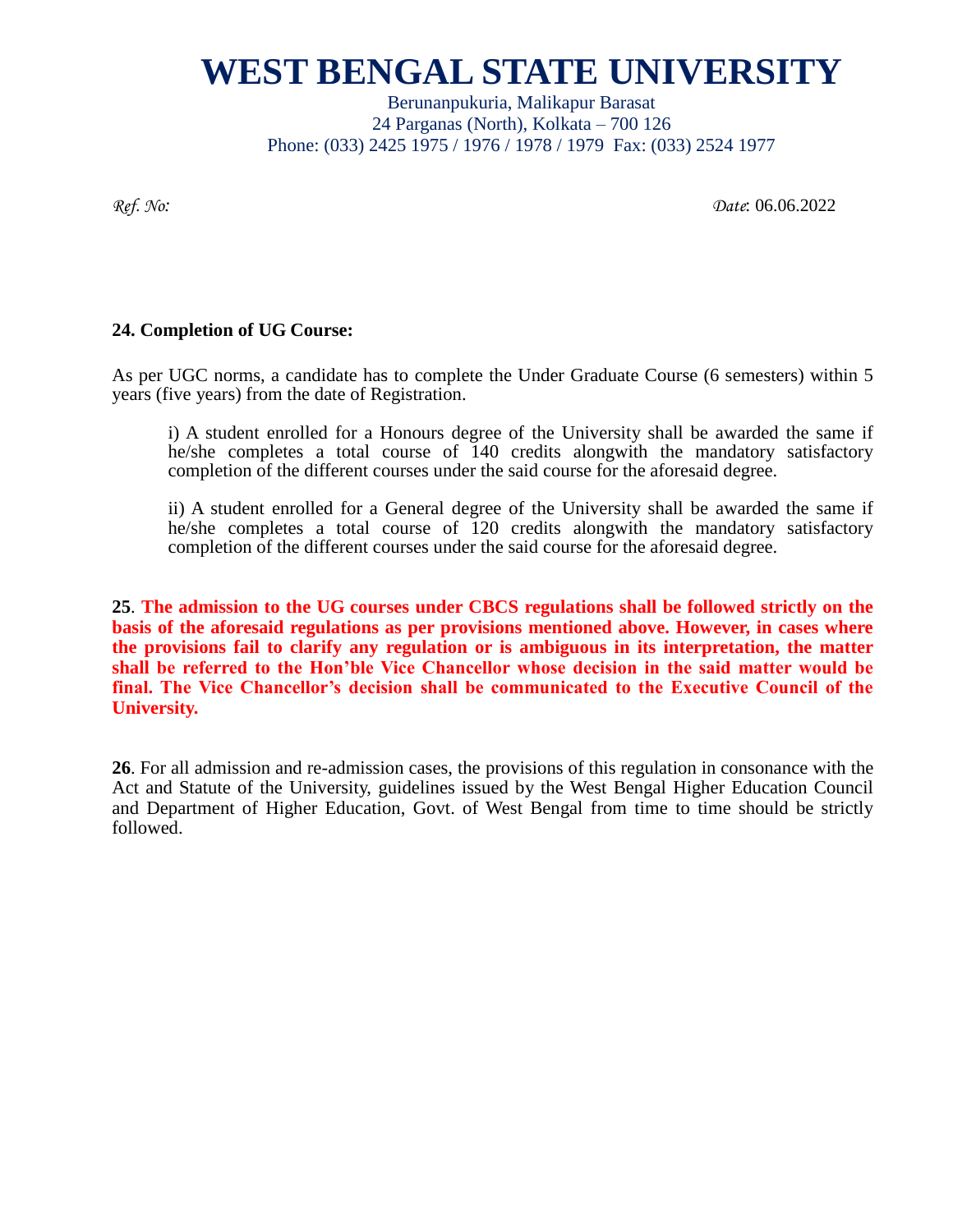Berunanpukuria, Malikapur Barasat 24 Parganas (North), Kolkata – 700 126 Phone: (033) 2425 1975 / 1976 / 1978 / 1979 Fax: (033) 2524 1977

*Ref. No: Date*: 06.06.2022

### **VOCATIONAL COURSE**

| <b>Subject Passed in the previous qualifying</b> | Subject to be taken in $1st$ semester       |
|--------------------------------------------------|---------------------------------------------|
| <b>Examination</b>                               |                                             |
| Vocational Engineering & Technology passed       | BCA (Hons.), BBA (Hons.), Computer Science  |
| with Mathematics                                 | (Hons.), B.A (Genl.), B.Sc(Genl.)           |
| <b>Vocational Agriculture</b>                    | $B.A$ (Genl.), $B.Sc(Genl.) \& BBA$ (Hons.) |
| Vocational Business & Commerce                   | B.A (Genl.), B.Com (Genl.), BBA (Hons.)     |
| Vocational Home Science                          | B.A (Genl.), BBA (Hons.)                    |

Candidates who have passed the Higher Secondary (10+2) Vocational examination conducted by the West Bengal State Council of Vocational Education and Training in subjects other than specified as above shall be eligible to seek admission to the B.A (General)  $1<sup>st</sup>$  year Course of Studies taking the subjects under Humanities Division only. However, students are eligible to get admission in the First year of any B.Voc courses of the University.

### **However, no candidate shall be allowed admission after a lapse of more than 4 years from the year of passing the previous examination**.

*Explanation: The year of admission shall not be taken into account while calculating four years from the year of passing the previous qualifying Examination*

tha Registrar (Officiating)<br>
Registrar (Officiating)<br>
West Bengsat, Kolkata-700126 est Bengal State University<br>Barasat, Kolkata-700126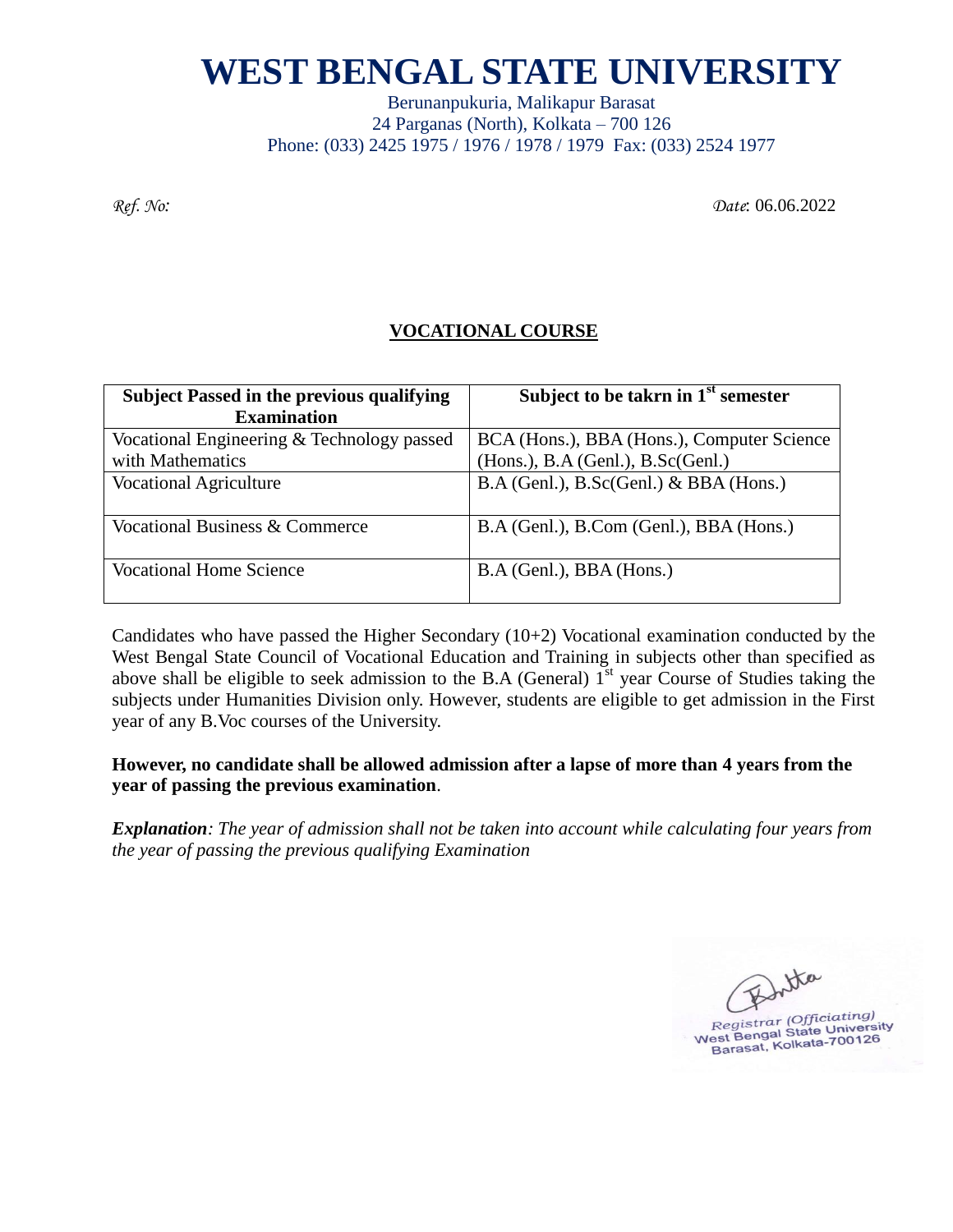Berunanpukuria, Malikapur Barasat 24 Parganas (North), Kolkata – 700 126 Phone: (033) 2425 1975 / 1976 / 1978 / 1979 Fax: (033) 2524 1977

*Ref. No: Date*: 06.06.2022

### **NOTIFICATION**

It is notified for all concerned, that those Under Graduate Students who have cleared their 10+2 Course during the *period 2016 to 2018 with break in studies and now willing to continue studies may get admitted in the Under Graduate General Courses in the Academic Session 2022-23***.** The admission is strictly Provisional Admission in the *B.A/B.Sc/B.Com/B.Mus and other Under Graduate General Courses only***,** strictly in compliance with the Regulation of Admission of the University and the intake capacity of the college**.** *The college admitting such students must get University endorsements within one month prior from the last date of admission. The University shall take the final decision regarding regularity of the provisional admission and convey the same to the concerned college accordingly. However the students who have cleared their 10+2 courses in the period 2019 – 2022 are eligible for admission to Under Graduate Honours courses.*

> By the order of the Hon'ble Vice Chancellor Sd/- Registrar (Officiating)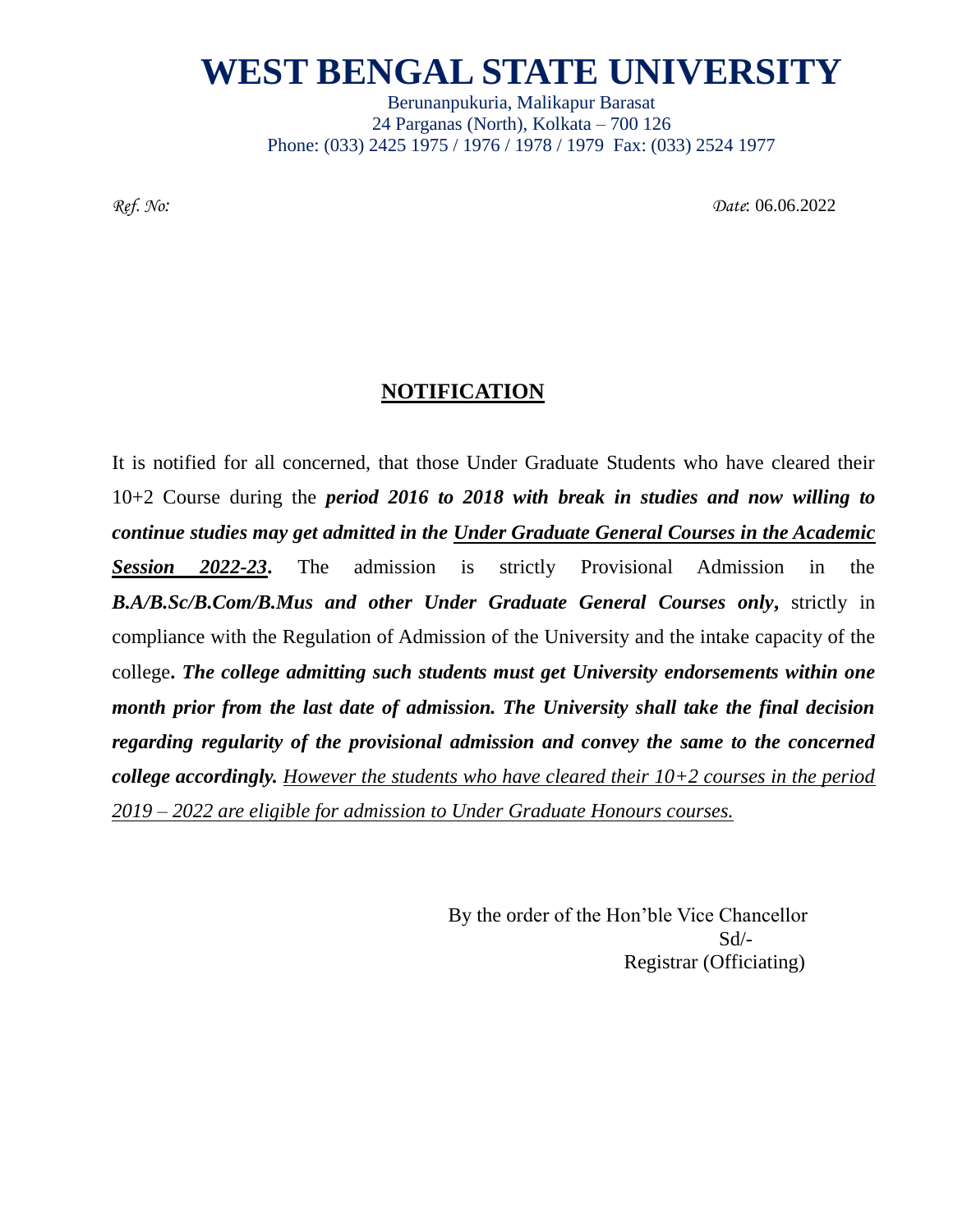### Berunanpukuria, Malikapur Barasat 24 Parganas (North), Kolkata – 700 126 Phone: (033) 2425 1975 / 1976 / 1978 / 1979 Fax: (033) 2524 1977

*Ref. No: Date*: 06.06.2022

### **A. Honours and General Subjects (B.A/B.Sc)**

| <b>SUBJECTS</b>                                  | <b>ABBREVIATIONS</b> |                | <b>SUBJECTS</b>                        | <b>ABBREVIATIONS</b> |                |
|--------------------------------------------------|----------------------|----------------|----------------------------------------|----------------------|----------------|
|                                                  | <b>HONOURS</b>       | <b>GENERAL</b> |                                        | <b>HONOURS</b>       | <b>GENERAL</b> |
| <b>ARABIC</b>                                    |                      | <b>ARBG</b>    | <b>GEOGRAPHY</b>                       | <b>GEOA</b>          | <b>GEOG</b>    |
| <b>BENGALI</b>                                   | <b>BNGA</b>          | <b>BNGG</b>    | <b>HISTORY</b>                         | <b>HISA</b>          | <b>HISG</b>    |
| <b>ENGLISH</b>                                   | <b>ENGA</b>          | <b>ENGG</b>    | <b>HUMAN</b><br><b>DEVELOPMENT</b>     | <b>HMDA</b>          | <b>HMDG</b>    |
| <b>HINDI</b>                                     | <b>HINA</b>          | <b>HING</b>    | <b>HUMAN RIGHTS</b>                    |                      | <b>HURG</b>    |
| <b>SANSKRIT</b>                                  | <b>SANA</b>          | <b>SANG</b>    | <b>JOURNALISM</b>                      | <b>JORA</b>          | JORG           |
| <b>URDU</b>                                      | <b>URDA</b>          | <b>URDG</b>    | <b>MATHEMATICS</b>                     | <b>MTMA</b>          | <b>MTMG</b>    |
| <b>ANTHROPOLOGY</b>                              | <b>ANTA</b>          | <b>ANTG</b>    | MICROBIOLOGY                           | <b>MCBA</b>          | <b>MCBG</b>    |
| <b>BOTANY</b>                                    | <b>BOTA</b>          | <b>BOTG</b>    | MOLECULAR BIOLOGY                      |                      | <b>MLBG</b>    |
| <b>CHEMISTRY</b>                                 | <b>CEMA</b>          | <b>CEMG</b>    | <b>MUSIC</b>                           | <b>MUCA</b>          | <b>MUCG</b>    |
| <b>COMPUTER SCIENCE</b>                          | <b>CMSA</b>          | <b>CMSG</b>    | PHILOSOPHY                             | <b>PHIA</b>          | PHIG           |
| DEFENCE STUDIES                                  |                      | <b>DFSG</b>    | <b>PHYSICS</b>                         | <b>PHSA</b>          | PHSG           |
| <b>ECONOMICS</b>                                 | <b>ECOA</b>          | <b>ECOG</b>    | PHYSIOLOGY                             | <b>PHYA</b>          | PHYG           |
| <b>EDUCATION</b>                                 | <b>EDCA</b>          | <b>EDCG</b>    | POL.SCIENCE                            | <b>PLSA</b>          | <b>PLSG</b>    |
| <b>ELECTRONICS</b>                               | <b>ELTA</b>          | <b>ELTG</b>    | SOCIOLOGY                              | <b>SOCA</b>          | SOCG           |
| <b>FILM STUDIES</b>                              |                      | <b>FMSG</b>    | <b>STATISTICS</b>                      | <b>STSA</b>          | <b>STSG</b>    |
| <b>FOOD &amp; NUTRITION</b>                      | <b>FNTA</b>          | <b>FNTG</b>    | ZOOLOGY                                | <b>ZOOA</b>          | <b>ZOOG</b>    |
| <b>AGRI CULTURE &amp; RURAL</b><br>DEV.          | <b>ARDA</b>          | <b>ARDG</b>    | PHYSICAL EDUCATION                     |                      | PEDG           |
| <b>INDUSTRIAL FISH &amp;</b><br><b>FISHERIES</b> | <b>IFFA</b>          |                | <b>COMPUTER</b><br><b>APPLICATIONS</b> | <b>CMAA</b>          | <b>CMAG</b>    |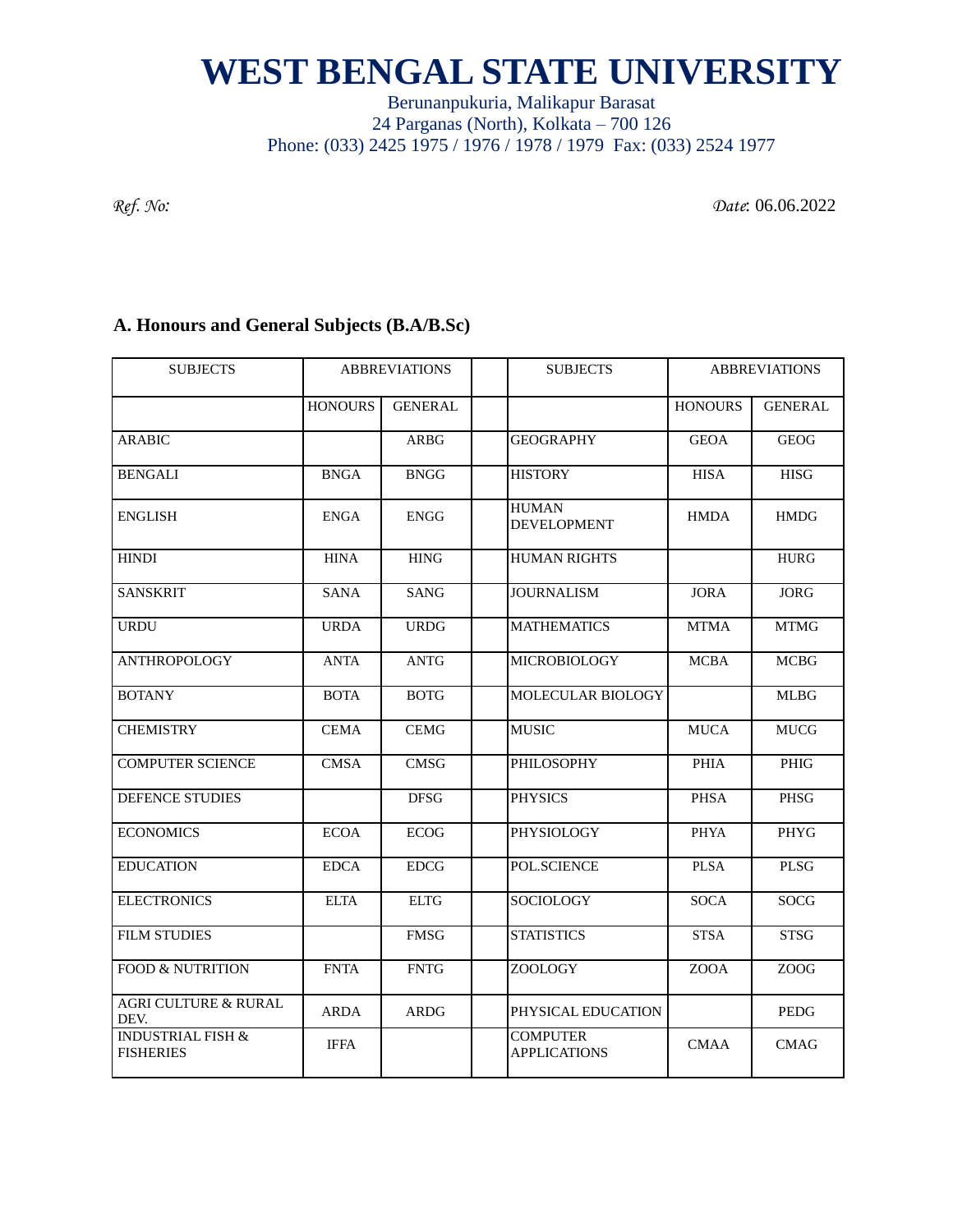Berunanpukuria, Malikapur Barasat 24 Parganas (North), Kolkata – 700 126 Phone: (033) 2425 1975 / 1976 / 1978 / 1979 Fax: (033) 2524 1977

*Ref. No: Date*: 06.06.2022

### **Principle behind Subject Coding under CBCS (Total 10 places)**

| First 3 letters             | existing subject code                                                                                                    |
|-----------------------------|--------------------------------------------------------------------------------------------------------------------------|
| $4th$ letter                | paper type (A: Honours, H: General for Honours, G: General,<br>L: Language, S: Shared common for both Honours & General) |
| $5^{th}$ to $7^{th}$ letter | Nature of course (COR: Core, DSE, GEC, AEC, SEC)                                                                         |
| $8^{th}$ & 9 <sup>th</sup>  | Course no                                                                                                                |
| $10^{th}$ letter            | Type of course (T: Theory, P: Practical, M: Mixed)                                                                       |

### **B. Subjects with Abbreviations for B.Com (Honours & General) and BBA Course**

| <b>SUBJECTS</b>                             | <b>ABBREVIATIONS</b> |             |  |
|---------------------------------------------|----------------------|-------------|--|
|                                             | <b>Honours</b>       | General     |  |
| B. Com                                      | <b>FACA</b>          | <b>FACG</b> |  |
| B. Com<br>(Advertising and Sales Promotion) | <b>ASPA</b>          |             |  |
| B. Com<br>Tourism & Travel Management       | <b>BATA</b>          |             |  |
| <b>BBA</b>                                  | <b>BBAA</b>          |             |  |